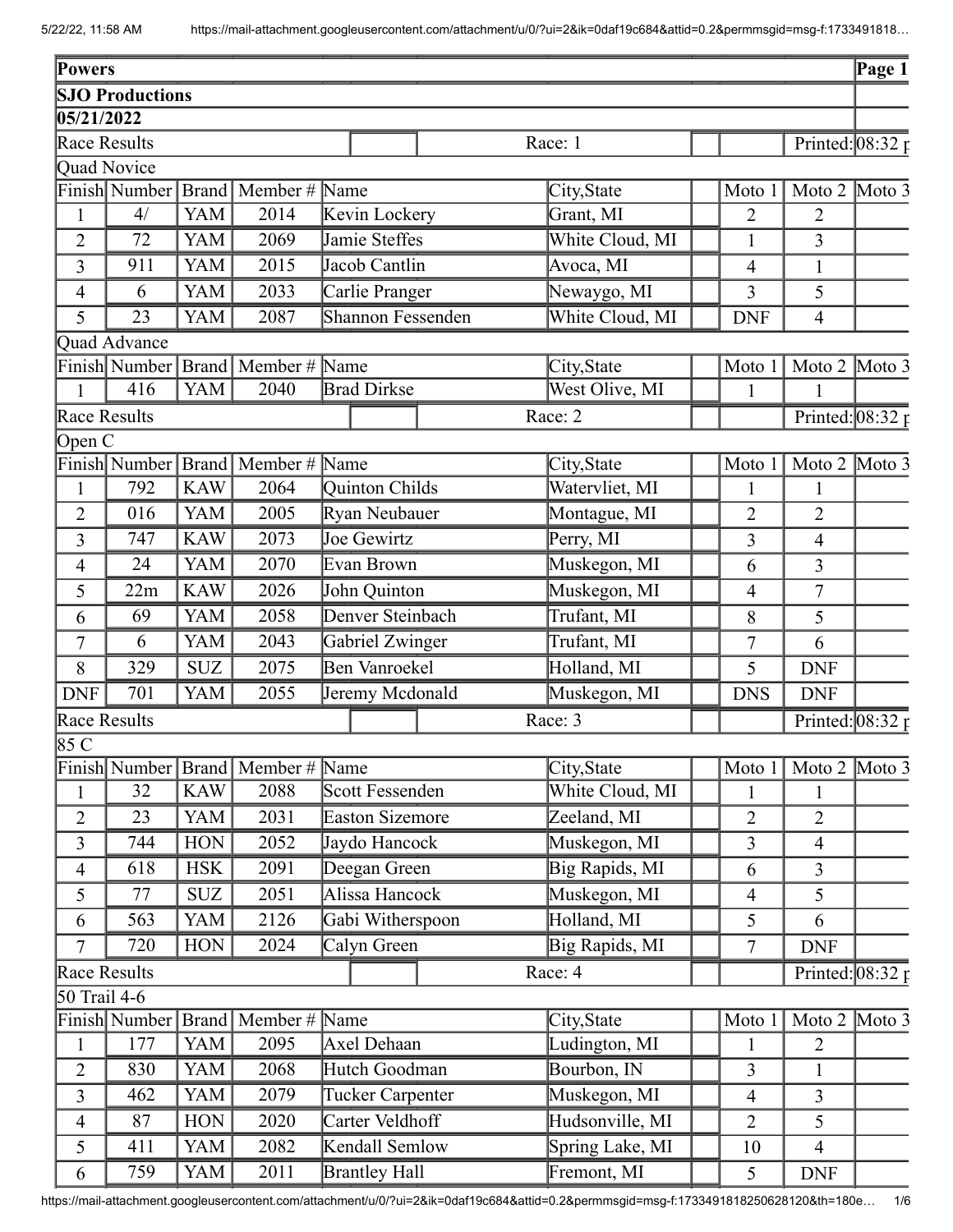7 | 118 | YAM | 2010 | Paxton Eaker | Muskegon, MI | | 6 | DNF 8 99 YAM 1152 Cruz Powers Rockford, MI 7 DNF 9 64 YAM 2059 Legend Duff Muskegon, MI 9 8 DNF 10 77 | YAM | 2053 | Julian Moses | Muskegon, MI | 9 | DNF DNF 108 YAM 1522 Liam Farkas Muskegon, MI DNF DNF DNF 22 YAM 2110 Memphis Wiersema Fremont, MI | DNF DNF DNF 759/ YAM 2046 Maddox Medema Muskegon, MI DNF DNF Race Results  $\sqrt{R}$  Race: 5  $\sqrt{P}$  Printed:  $(08:32)$  $35+$ Finish Number Brand Member # Name City,State Moto 1 Moto 2 Moto 3 1 | 11 | YAM | 2061 | Nick Bonstell | Holland, MI | | 1 | 1 2 | 10 | HON | 2030 | Bobby Decheney | White Cloud, MI | 2 | 2 250 All Star A/B Finish Number Brand | Member # Name City,State Moto 1 | Moto 1 | Moto 2 | Moto 3 1 64 KTM 2111 Gatlin Combs Muskegon, MI 1 1 2 34 HON 2092 Kody Smith Ludington, MI 2 2 3 81 KAW 2093 Jamie Steffes Jr White Cloud, MI 3 3 Lites Jr. 12-16 Finish Number Brand Member # Name City,State Moto 1 Moto 2 Moto 3 1 | 72 | YAM | 2085 | Kasey Garth | Spring Lake, MI | 1 | 1  $14 +$ Finish Number Brand Member # Name City,State Moto 1 Moto 2 Moto 3 1 25 HON 2022 Ben Deroo Allendale, MI 1 1 1 Race Results Race: 6 Printed: 08:32 p 65 7-9 Finish Number Brand Member # Name City,State Moto 1 Moto 2 Moto 3 1 | 107 | KAW | 2041 | Kaisyn Arnette | Bourbon, IN | | 1 | 1  $2 \mid 22 \mid$  KTM  $2098 \mid$  Kylan Luther  $\mid$  Coopersville, MI  $\mid$  3  $\mid$  2 3 7 KTM 2021 William Newenhouse Hudsonville, MI 2 3 4 | 8 | SUZ | 2036 | Kayden Haley | Marcellus, MI | | 5 | 4 5 642 COB 2034 Ryder Carlon Dorr, MI 1 4 5 6 | 313 | HSK | 2035 | Natalie Wright | Wayland, MI | 6 | 6 65 10-11 Finish Number Brand Member # Name City,State Moto 1 Moto 2 Moto 3 1 | 17 | KAW | 2037 | Keiauna Rhoades | Marcellus, MI | | 1 | 1 Race Results **Race: 7** Race: 7 **Printed:** 08:32 p Quad 70 Production Finish Number Brand Member # Name City,State Moto 1 Moto 2 Moto 3 DNF 8 Unk 2019 Brinley Veldhoff Hudsonville, MI DNF DNF Quad 50 Stock Finish Number Brand Member # Name City,State Moto 1 Moto 2 Moto 3 1 33 YAM 2025 Oliver M Sparks Newaygo, MI 1 1 1 DNF 44 | SUZ | 2100 | Jovan Luther | Coopersville, MI | DNF | DNF Race Results **Race: 8** Race: 8 **Printed:** 08:32 50 Sport 4-8 Finish Number Brand Member # Name City,State Moto 1 Moto 2 Moto 3

5/22/22, 11:58 AM https://mail-attachment.googleusercontent.com/attachment/u/0/?ui=2&ik=0daf19c684&attid=0.2&permmsgid=msg-f:1733491818…

https://mail-attachment.googleusercontent.com/attachment/u/0/?ui=2&ik=0daf19c684&attid=0.2&permmsgid=msg-f:1733491818250628120&th=180e… 2/6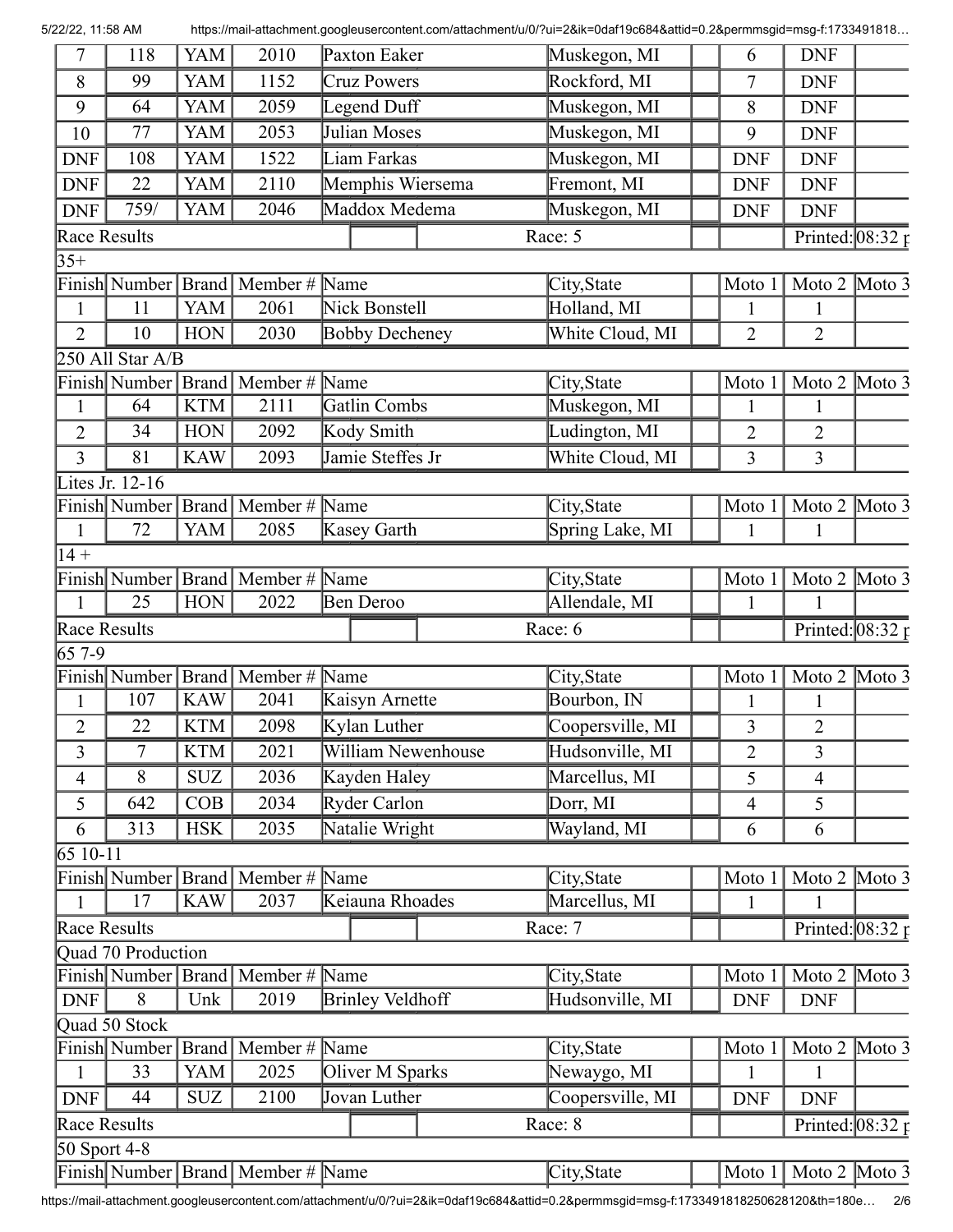| 5/22/22, 11:58 AM |                                    |              |                                       | https://mail-attachment.googleusercontent.com/attachment/u/0/?ui=2&ik=0daf19c684&attid=0.2&permmsgid=msg-f:1733491818 |                                       |                |                                   |                            |
|-------------------|------------------------------------|--------------|---------------------------------------|-----------------------------------------------------------------------------------------------------------------------|---------------------------------------|----------------|-----------------------------------|----------------------------|
| 1                 | 22                                 | <b>HON</b>   | 2099                                  | Rogan Luther                                                                                                          | Coopersville, MI                      |                | 2                                 |                            |
| $\overline{2}$    | 6                                  | <b>KTM</b>   | 2065                                  | Jack Caruso                                                                                                           | Byron Center, MI                      | $\overline{4}$ | 1                                 |                            |
| 3                 | 462                                | YAM          | 2079                                  | Tucker Carpenter                                                                                                      | Muskegon, MI                          | 3              | 3                                 |                            |
| 4                 | 99                                 | YAM          | 1152                                  | Cruz Powers                                                                                                           | Rockford, MI                          | 5              | 4                                 |                            |
| 5                 | 177                                | YAM          | 2095                                  | Axel Dehaan                                                                                                           | Ludington, MI                         | $\overline{2}$ | <b>DNF</b>                        |                            |
| <b>DNF</b>        | 108                                | YAM          | 1522                                  | Liam Farkas                                                                                                           | Muskegon, MI                          | <b>DNF</b>     | <b>DNF</b>                        |                            |
| <b>DNF</b>        | 64                                 | YAM          | 2059                                  | Legend Duff                                                                                                           | Muskegon, MI                          | <b>DNF</b>     | <b>DNF</b>                        |                            |
| <b>DNF</b>        | 759                                | YAM          | 2011                                  | <b>Brantley Hall</b>                                                                                                  | Fremont, MI                           | <b>DNF</b>     | <b>DNF</b>                        |                            |
|                   | Race Results                       |              |                                       |                                                                                                                       | Race: 9                               |                |                                   | Printed: $08:32 \text{ p}$ |
| Open D            |                                    |              |                                       |                                                                                                                       |                                       |                |                                   |                            |
|                   |                                    |              | Finish Number   Brand   Member # Name |                                                                                                                       | City, State                           | Moto 1         | Moto $2 \times 3$                 |                            |
| 1                 | 21                                 | <b>KTM</b>   | 2048                                  | Jayden Trudean                                                                                                        | Scotts, MI                            | $\mathbf{1}$   | $\overline{2}$                    |                            |
| $\overline{2}$    | 333                                | <b>KAW</b>   | 2018                                  | Alex Rojas                                                                                                            | Fowlerville, MI                       | $\overline{3}$ | 3                                 |                            |
| 3                 | 23                                 | <b>KAW</b>   | 2087                                  | Shannon Fessenden                                                                                                     | White Cloud, MI                       | $\overline{2}$ | 4                                 |                            |
| $\overline{4}$    | 722                                | YAM          | 2050                                  | Jeffrey Hancock Jr                                                                                                    | Muskegon, MI                          | $\overline{4}$ | 5                                 |                            |
| 5                 | 22m                                | <b>KAW</b>   | 2027                                  | Michael Murafo                                                                                                        | Muskegon, MI                          | <b>DNF</b>     | $\mathbf{1}$                      |                            |
| 6                 | 216                                | <b>HON</b>   | 2012                                  | Nathan Kenny                                                                                                          | Muskegon, MI                          | 5              | <b>DNF</b>                        |                            |
| Race Results      |                                    |              |                                       |                                                                                                                       | Race: 10                              |                |                                   | Printed: $08:32 \text{ r}$ |
|                   | 125 2 Stroke                       |              |                                       |                                                                                                                       |                                       |                |                                   |                            |
|                   | Finish Number   Brand              |              | Member # Name                         |                                                                                                                       | City, State                           | Moto 1         | Moto $2 \overline{\text{Moto 3}}$ |                            |
| 1                 | 72                                 | YAM          | 2085                                  | Kasey Garth                                                                                                           | Spring Lake, MI                       | $\mathbf{1}$   | $\mathbf{1}$                      |                            |
| $\overline{2}$    | 016                                | YAM          | 2005                                  | Ryan Neubauer                                                                                                         | Montague, MI                          | $\overline{2}$ | $\overline{2}$                    |                            |
| 3                 | 24                                 | YAM          | 2070                                  | Evan Brown                                                                                                            | Muskegon, MI                          | $\overline{3}$ | 3                                 |                            |
| 4                 | 25                                 | <b>HON</b>   | 2022                                  | Ben Deroo                                                                                                             | Allendale, MI                         | <b>DNF</b>     | $\overline{4}$                    |                            |
|                   | Women 12 & Up                      |              |                                       |                                                                                                                       |                                       |                |                                   |                            |
|                   | $\overline{\text{Fin}}$ ish Number | <b>Brand</b> | Member $\#$ Name                      |                                                                                                                       | City, State                           | Moto 1         | Moto 2 $Moto\overline{3}$         |                            |
|                   | 077                                | YAM          | 2054                                  | Meya Stevens-hancock                                                                                                  | Muskegon, MI                          | <b>DNF</b>     | 1                                 |                            |
| <b>DNF</b>        | 6                                  | YAM          | 2033                                  | Carlie Pranger                                                                                                        | Newaygo, MI                           | <b>DNF</b>     | <b>DNF</b>                        |                            |
|                   | <b>Race Results</b>                |              |                                       |                                                                                                                       | Race: 11                              |                |                                   | Printed: $08:32 \text{ p}$ |
| 85 12-15          |                                    |              |                                       |                                                                                                                       |                                       |                |                                   |                            |
|                   | Finish Number Brand                |              | Member #                              | Name                                                                                                                  | City, State                           | Moto 1         | Moto $2 \times 3$                 |                            |
| 1                 | 411                                | <b>YAM</b>   | 2081                                  | Krue Semlow                                                                                                           | Spring Lake, MI                       | $\mathbf{1}$   | 1                                 |                            |
| $\overline{2}$    | 623                                | YAM          | 2072                                  | <b>Austin Vandiver</b>                                                                                                | Charlotte, MI                         | $\overline{3}$ | $\overline{2}$                    |                            |
| 3                 | 11                                 | YAM          | 2062                                  | Colt Bonstell                                                                                                         | Holland, MI                           | $\overline{2}$ | $\overline{3}$                    |                            |
| 4                 | 5                                  | <b>KAW</b>   | 2039                                  | James Smith                                                                                                           | $\overline{\text{Cedar}}$ Springs, MI | 5              | $\overline{4}$                    |                            |
| 5                 | 563                                | YAM          | 2127                                  | Joey Witherspoon                                                                                                      | Muskegon, MI                          | $\overline{4}$ | 5                                 |                            |
|                   | <b>Race Results</b>                |              |                                       |                                                                                                                       | Race: 12                              |                |                                   | Printed: $08:32 \text{ p}$ |
| Vet C             |                                    |              |                                       |                                                                                                                       |                                       |                |                                   |                            |
|                   | Finish Number Brand                |              | Member $\#$ Name                      |                                                                                                                       | City, State                           | Moto 1         | Moto $2 \times 3$                 |                            |
| $\mathbf{1}$      | 126                                | $\rm HON$    | 2049                                  | Dylan Fleenor                                                                                                         | Sodus, MI                             | $\overline{2}$ | $\mathbf{1}$                      |                            |
| 2                 | 63                                 | <b>HON</b>   | 2074                                  | Cade Van Eyk                                                                                                          | Grand Haven, MI                       | $\mathbf{1}$   | 3                                 |                            |
| 3                 | 167                                | <b>KAW</b>   | 2097                                  | Brian Playter                                                                                                         | Hudsonville, MI                       | 5              | $\overline{2}$                    |                            |
| 4                 | $\overline{2}$                     | <b>HON</b>   | 2096                                  | Colon Dehaan                                                                                                          | Ludington, MI                         | 3              | 4                                 |                            |
| 5                 | 115                                | <b>KAW</b>   | 2078                                  | <b>Brock Howard</b>                                                                                                   | Muskegon, MI                          | $\overline{4}$ | 5                                 |                            |
| 6                 | 11                                 | YAM          | 2061                                  | Nick Bonstell                                                                                                         | Holland, MI                           | 6              | <b>DNF</b>                        |                            |
|                   |                                    |              |                                       |                                                                                                                       |                                       |                |                                   |                            |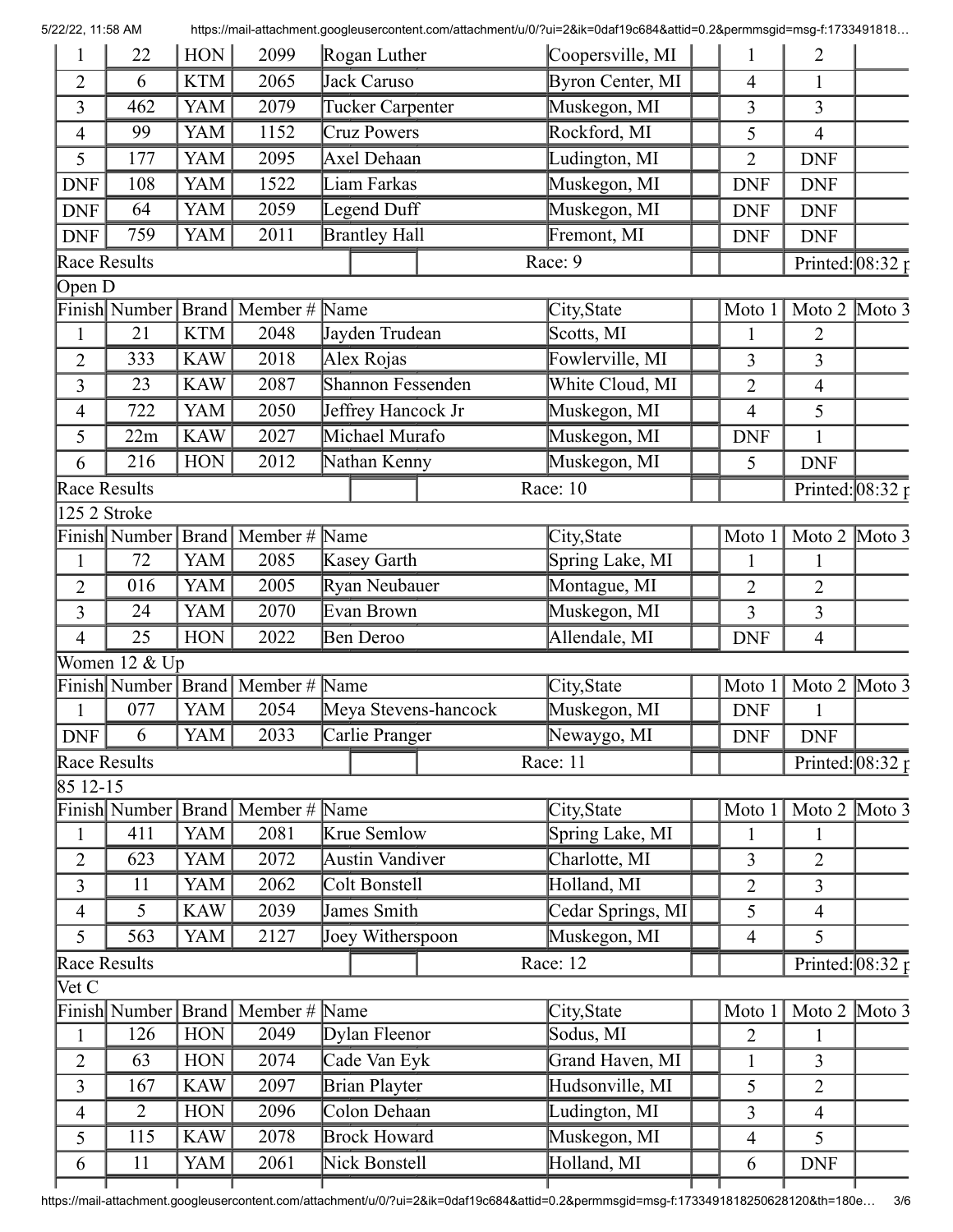| 7              | 46             | HON        | 2094                                  | Eric Wadkins           |                      |              | Ravenna, MI      | 7              | <b>DNF</b>                         |  |
|----------------|----------------|------------|---------------------------------------|------------------------|----------------------|--------------|------------------|----------------|------------------------------------|--|
| Race Results   |                |            |                                       |                        |                      |              | Race: 13         |                | Printed: $08:32 \text{ p}$         |  |
| 50 4-6 Jr.     |                |            |                                       |                        |                      |              |                  |                |                                    |  |
|                |                |            | Finish Number   Brand   Member # Name |                        |                      |              | City, State      | Moto 1         | Moto $2 \text{ Moto } 3$           |  |
| <b>DNF</b>     | 97             | COB        | 2044                                  | <b>Emerson Zwinger</b> |                      |              | Trufant, MI      | <b>DNF</b>     | <b>DNF</b>                         |  |
| 50 4-8 Sr.     |                |            |                                       |                        |                      |              |                  |                |                                    |  |
|                |                |            | Finish Number   Brand   Member # Name |                        |                      |              | City, State      | Moto 1         | Moto $2 \times 3$                  |  |
| 1              | 598            | <b>KTM</b> | 2083                                  | Ava Mall               |                      |              | Twin Lake, MI    | 1              | 1                                  |  |
| $\overline{2}$ | 216            | <b>KTM</b> | 2042                                  |                        | <b>Brodie Mackay</b> |              | Muskegon, MI     | $\overline{2}$ | 4                                  |  |
| 3              | 86             | <b>KTM</b> | 2028                                  | Carter Rodriguez       |                      | Wyoming, MI  | 5                | $\overline{2}$ |                                    |  |
| $\overline{4}$ | 527            | COB        | 2929                                  | Dakota Priest Jr       |                      | Muskegon, MI | 7                | 3              |                                    |  |
| 5              | 27             | <b>KTM</b> | 2109                                  | Reed Bowen             |                      |              | Spring Lake, MI  | $\overline{4}$ | 7                                  |  |
| 6              | 22             | <b>KTM</b> | 2099                                  | Rogan Luther           |                      |              | Coopersville, MI | 3              | 8                                  |  |
| $\overline{7}$ | 6              | <b>KTM</b> | 2065                                  | Jack Caruso            |                      |              | Byron Center, MI | 6              | 6                                  |  |
| 8              | 812            | <b>KTM</b> | 2067                                  | Nolan Kellar           |                      |              | Holland, MI      | <b>DNF</b>     | 5                                  |  |
| 9              | 344            | <b>KTM</b> | 2045                                  | Daxton Medema          |                      |              | Muskegon, MI     | <b>DNF</b>     | 9                                  |  |
| Race Results   |                |            |                                       |                        |                      |              | Race: 14         |                | Printed: $08:32 \tau$              |  |
| Trail 4-11     |                |            |                                       |                        |                      |              |                  |                |                                    |  |
|                |                |            | Finish Number   Brand   Member # Name |                        |                      |              | City, State      | Moto 1         | Moto $2 \times 3$                  |  |
| 1              | 10             | <b>HON</b> | 2108                                  | Jace Bowen             |                      |              | Spring Lake, MI  | 1              | 1                                  |  |
| $\overline{2}$ | 22             | YAM        | 2098                                  | Kylan Luther           |                      |              | Coopersville, MI | $\overline{2}$ | 2                                  |  |
| 3              | 118            | <b>HON</b> | 2008                                  | <b>Weston Vanloo</b>   |                      |              | Marne, MI        | $\overline{4}$ | 3                                  |  |
| 4              | 29             | <b>HON</b> | 1490                                  | Hudson Vandenbrink     |                      |              | Grand Haven, MI  | 3              | $\overline{4}$                     |  |
| 5              | 616            | <b>KAW</b> | 2047                                  | Joelle Rodriguez       |                      |              | Grand Rapids, MI | 5              | 5                                  |  |
| 6              | 313            | <b>HON</b> | 1196                                  | Peyton Farkas          |                      |              | Muskegon, MI     | 6              | 6                                  |  |
| 7              | 113            | <b>HON</b> | 2013                                  | Korben Kenny           |                      |              | Muskegon, MI     | 7              | <b>DNF</b>                         |  |
| 8              | 28             | Unk        | 2002                                  | Landon Huffman         |                      |              | Muskegon, MI     | 8              | <b>DNF</b>                         |  |
| 9              | 24             | Unk        | 2001                                  | Zachary Huffman        |                      |              | Muskegon, MI     | 9              | <b>DNF</b>                         |  |
| <b>DNF</b>     | 8              | Unk        | 2086                                  | Jericho Fessenden      |                      |              | White Cloud, MI  | <b>DNF</b>     | <b>DNF</b>                         |  |
| Race Results   |                |            |                                       |                        |                      |              | Race: 15         |                |                                    |  |
| Girls 7-15     |                |            |                                       |                        |                      |              |                  |                | Printed: $08:32 \text{ p}$         |  |
|                |                |            | Finish Number Brand   Member # Name   |                        |                      |              | City, State      | Moto 1         | Moto $2 \overline{\mathrm{Moto}3}$ |  |
| $\mathbf{1}$   | 18             | <b>KAW</b> | 2023                                  | Zoey Smith             |                      |              | Twin Lake, MI    | 1              | $\mathbf{1}$                       |  |
| $\overline{2}$ | 70             | HON        | 2007                                  | Makenna Vandenbrink    |                      |              | Grand Haven, MI  | $\overline{2}$ | $\overline{2}$                     |  |
| 3              | 13             | <b>KAW</b> | 2032                                  | Emma Eichholtz         |                      |              | Conklin, MI      | 3              | 5                                  |  |
| $\overline{4}$ | 17             | <b>KAW</b> | 2037                                  | Keiauna Rhoades        |                      |              | Marcellus, MI    | 7              | 3                                  |  |
| 5              | 642            | COB        | 2034                                  | Ryder Carlon           |                      |              | Dorr, MI         | 8              | $\overline{4}$                     |  |
|                | 125            | <b>KAW</b> | 2071                                  | Rylee Howell           |                      |              | Lansing, MI      |                |                                    |  |
| 6              |                |            |                                       |                        |                      |              | Wayland, MI      | 6              | 6                                  |  |
| $\tau$         | 313            | <b>HSK</b> | 2035                                  | Natalie Wright         |                      |              |                  | 5              | $\overline{7}$                     |  |
| 8              | 720            | <b>HON</b> | 2024                                  | Calyn Green            |                      |              | Big Rapids, MI   | $\overline{4}$ | <b>DNF</b>                         |  |
| Race Results   |                |            |                                       |                        |                      |              | Race: 16         |                | Printed: $08:32 \text{ p}$         |  |
| Mini Open      |                |            |                                       |                        |                      |              |                  |                |                                    |  |
|                |                |            | Finish Number   Brand   Member # Name |                        |                      |              | City, State      | Moto 1         | Moto 2 Moto 3                      |  |
| $\mathbf{1}$   | $\overline{7}$ | <b>KTM</b> | 2021                                  | William Newenhouse     |                      |              | Hudsonville, MI  | $\mathbf{1}$   | $\mathbf{1}$                       |  |
| $\overline{2}$ | 618            | <b>HSK</b> | 2091                                  | Deegan Green           |                      |              | Big Rapids, MI   | $\overline{2}$ | <b>DNF</b>                         |  |

5/22/22, 11:58 AM https://mail-attachment.googleusercontent.com/attachment/u/0/?ui=2&ik=0daf19c684&attid=0.2&permmsgid=msg-f:1733491818…

ł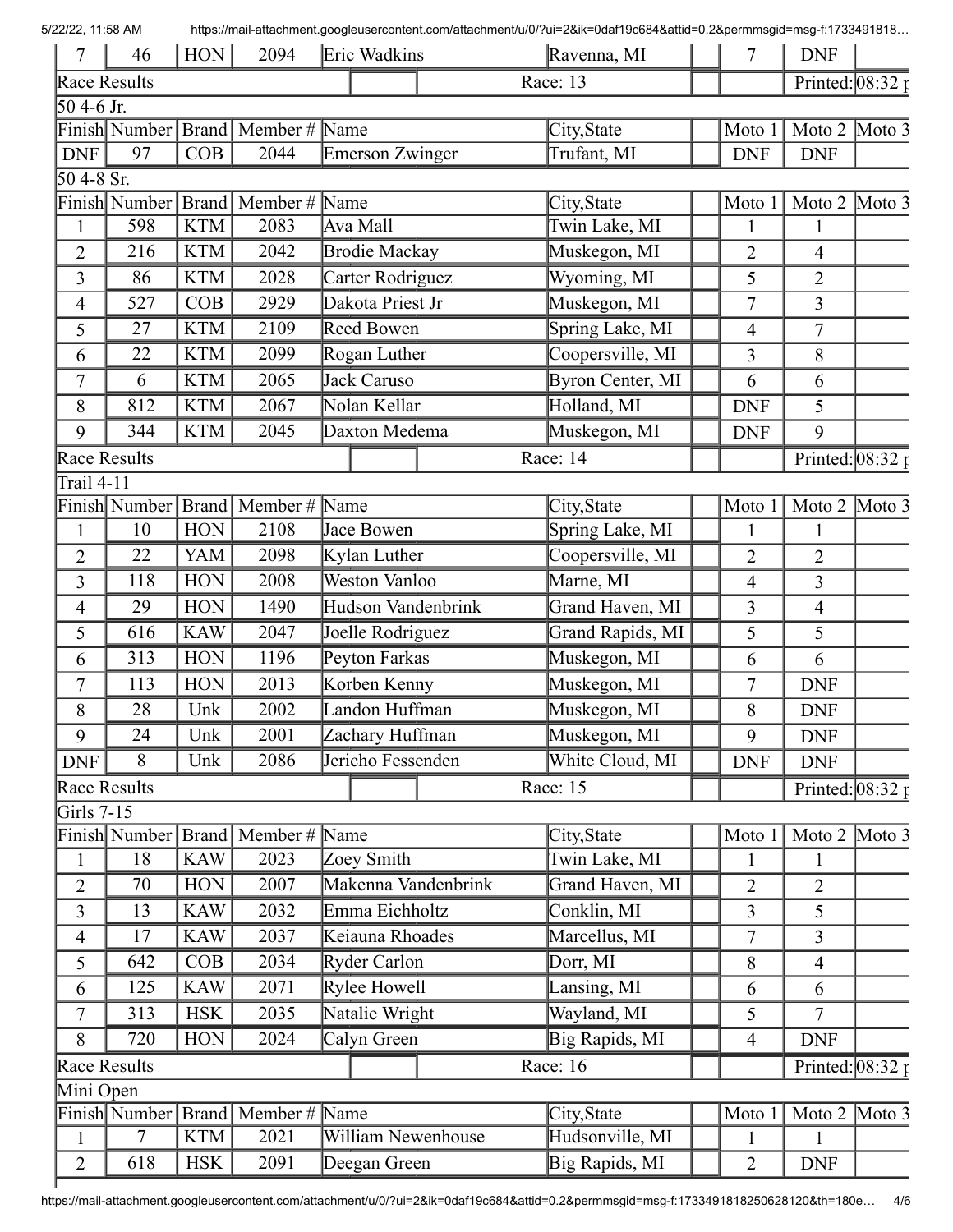Super Mini

|                     |                      |            | Finish Number Brand Member # Name     |                          |  | City, State                   | Moto 1         | Moto $2 \times 3$                 |                       |
|---------------------|----------------------|------------|---------------------------------------|--------------------------|--|-------------------------------|----------------|-----------------------------------|-----------------------|
| 1                   | 411                  | <b>YAM</b> | 2081                                  | Krue Semlow              |  | Spring Lake, MI               | $\mathbf{1}$   | $\mathbf{1}$                      |                       |
| $\overline{2}$      | 11                   | YAM        | 2062                                  | Colt Bonstell            |  | Holland, MI                   | $\overline{2}$ | $\overline{2}$                    |                       |
| 3                   | 563                  | <b>YAM</b> | 2127                                  | Joey Witherspoon         |  | Muskegon, MI                  | $\overline{4}$ | 3                                 |                       |
| $\overline{4}$      | 623                  | YAM        | 2072                                  | <b>Austin Vandiver</b>   |  | Charlotte, MI                 | 3              | 5                                 |                       |
| 5                   | 5                    | <b>KAW</b> | 2039                                  | James Smith              |  | Cedar Springs, MI             | 6              | 4                                 |                       |
| 6                   | 23                   | YAM        | 2031                                  | <b>Easton Sizemore</b>   |  | Zeeland, MI                   | 5              | <b>DNF</b>                        |                       |
|                     | Race Results         |            |                                       |                          |  | Race: 17                      |                | Printed: $08:32 \text{ p}$        |                       |
| 50 Open             |                      |            |                                       |                          |  |                               |                |                                   |                       |
|                     | Finish Number        |            | Brand   Member #                      | Name                     |  | City, State                   | Moto 1         | Moto $2 \times 3$                 |                       |
| 1                   | 86                   | <b>KTM</b> | 2028                                  | Carter Rodriguez         |  | Wyoming, MI                   | $\overline{2}$ |                                   |                       |
| $\overline{2}$      | 598                  | <b>KTM</b> | 2083                                  | Ava Mall                 |  | Twin Lake, MI                 | 1              | $\overline{2}$                    |                       |
| 3                   | 177                  | YAM        | 2095                                  | Axel Dehaan              |  | Ludington, MI                 | 3              | <b>DNF</b>                        |                       |
| <b>DNF</b>          | 97                   | COB        | 2044                                  | Emerson Zwinger          |  | Trufant, MI                   | <b>DNF</b>     | <b>DNF</b>                        |                       |
|                     | <b>Race Results</b>  |            |                                       |                          |  | Race: 18                      |                | Printed: $08:32 \bar{p}$          |                       |
| Trail 12-15         |                      |            |                                       |                          |  |                               |                |                                   |                       |
|                     |                      |            | Finish Number   Brand   Member # Name |                          |  | City, State                   | Moto 1         | Moto $2 \times 3$                 |                       |
| 1                   | 22                   | <b>HON</b> | 2063                                  | Cole Votsch              |  | Fruitport, MI                 | $\overline{2}$ | 1                                 |                       |
| $\overline{2}$      | 199                  | <b>HON</b> | 2084                                  | Jett Jackson             |  | Muskegon, MI                  | 1              | $\overline{2}$                    |                       |
| $\overline{3}$      | 18                   | <b>KAW</b> | 2023                                  | Zoey Smith               |  | Twin Lake, MI                 | 3              | 3                                 |                       |
| $\overline{4}$      | 45                   | <b>HON</b> | 2017                                  | Westen Bouwkamp          |  | Muskegon, MI                  | 4              | 4                                 |                       |
| 5                   | 365                  | Unk        | 2125                                  | Jacob Whipple Jr         |  | Holland, MI                   | <b>DNF</b>     | 5                                 |                       |
|                     | <b>Race Results</b>  |            |                                       |                          |  | Race: 19                      |                | Printed: $08:32 \text{ p}$        |                       |
|                     |                      |            |                                       |                          |  |                               |                |                                   |                       |
|                     |                      |            |                                       |                          |  |                               |                |                                   |                       |
| 250 C               |                      |            | Finish Number Brand Member # Name     |                          |  |                               | Moto 1         |                                   |                       |
| 1                   | 792                  | <b>KAW</b> | 2064                                  | Quinton Childs           |  | City, State<br>Watervliet, MI | $\overline{2}$ | Moto $2 \times 3$<br>$\mathbf{1}$ |                       |
|                     | 029                  | GAS        | 2080                                  | Ryan Robinson            |  | Plainwell, MI                 | 1              | 2                                 |                       |
| $\overline{2}$<br>3 | 126                  | <b>HON</b> | 2049                                  | Dylan Fleenor            |  | Sodus, MI                     | 3              | 3                                 |                       |
| $\overline{4}$      | 167                  | <b>KAW</b> | 2097                                  |                          |  |                               | 5              | 5                                 |                       |
|                     |                      |            |                                       | Brian Playter            |  | Hudsonville, MI               |                | $\overline{4}$                    |                       |
| 5                   | 25                   | <b>KAW</b> | 2016                                  | <b>Bobby Christopher</b> |  | Avoca, MI                     | $\overline{7}$ |                                   |                       |
| 6                   | 6                    | YAM        | 2043                                  | Gabriel Zwinger          |  | Trufant, MI                   | $\overline{4}$ | <b>DNF</b>                        |                       |
| $\overline{7}$      | 21/                  | <b>HON</b> | 2066                                  | <b>Alex Ambrose</b>      |  | <b>Grand Rapids</b> , MI      | 6              | <b>DNF</b>                        |                       |
| <b>DNF</b>          | 329                  | <b>SUZ</b> | 2075                                  | Ben Vanroekel            |  | Holland, MI                   | <b>DNF</b>     | <b>DNF</b>                        |                       |
|                     | Race Results         |            |                                       |                          |  | Race: 20                      |                |                                   | Printed: $08:32 \tau$ |
|                     | Quad 125 Production  |            |                                       |                          |  |                               |                |                                   |                       |
|                     |                      |            | Finish Number   Brand   Member # Name |                          |  | City, State                   | Moto 1         | Moto $2 \overline{\text{Moto 3}}$ |                       |
| $\mathbf{1}$        | 18                   | Unk        | 2089                                  | Giana Fessenden          |  | White Cloud, MI               | 1              | 1                                 |                       |
|                     | Quad 90 Stock        |            |                                       |                          |  |                               | Moto 1         |                                   |                       |
| $\mathbf{1}$        | Finish Number<br>111 | YAM        | Brand   Member $\#$ Name<br>2077      | Brecken Miller           |  | City, State<br>West Olive, MI | 1              | Moto $2 \times 3$<br>1            |                       |
| $\overline{2}$      | 128                  | YAM        | 2057                                  | Riley Dozeman            |  | Dorr, MI                      | $\overline{2}$ | $\overline{2}$                    |                       |
| $\overline{3}$      | 123                  | YAM        | 2056                                  | Asher Dozeman            |  | Dorr, MI                      | $\overline{3}$ | $\overline{3}$                    |                       |
|                     |                      |            |                                       |                          |  |                               |                |                                   |                       |
|                     | Quad 105 Super Mini  |            | Finish Number Brand Member # Name     |                          |  | City, State                   | Moto 1         | Moto $2 \times 3$                 |                       |